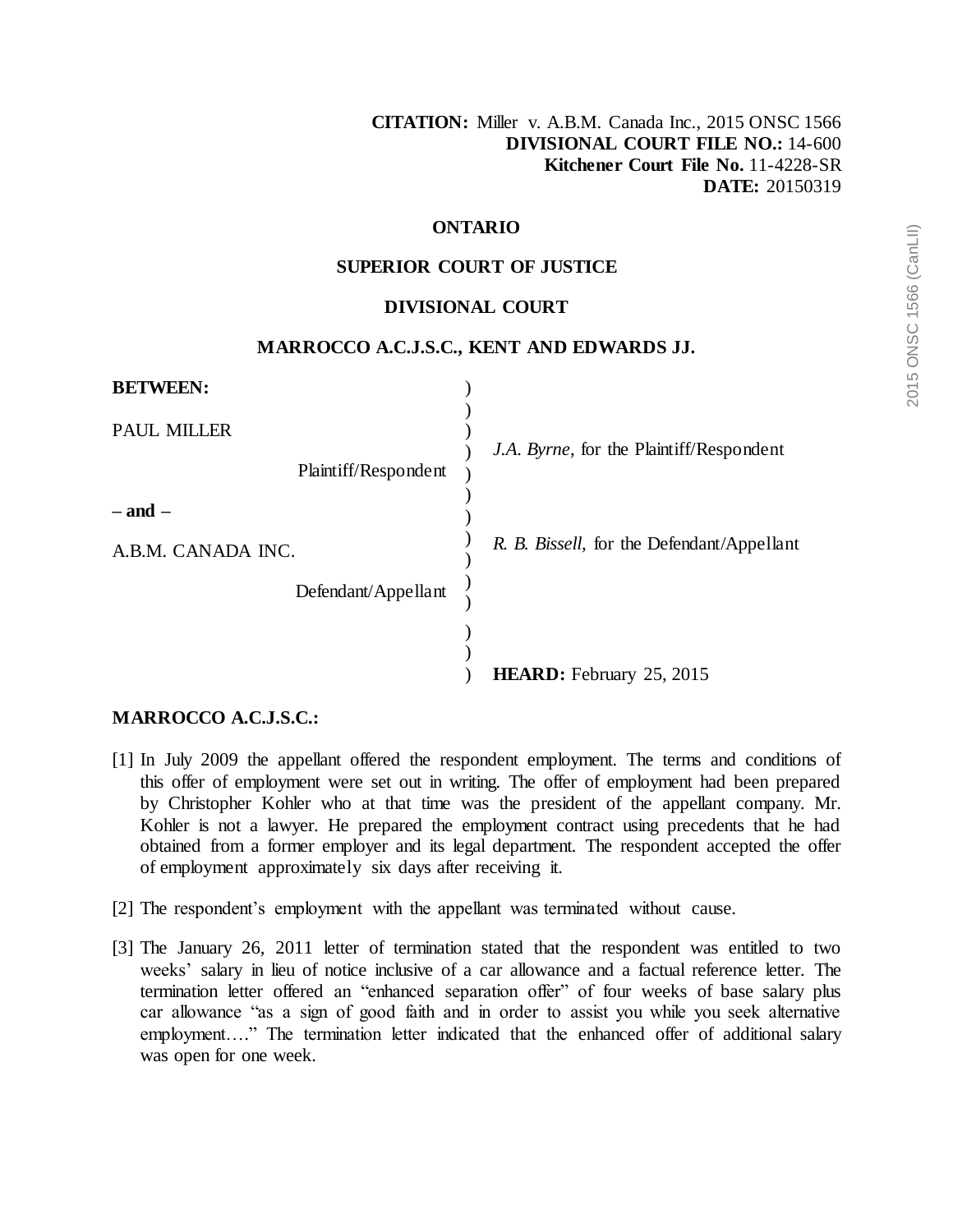- [4] The respondent did not accept the enhanced offer. The respondent was not paid his car allowance or pension contributions.
- [5] At trial the respondent contended that the termination provision in his contract of employment was unenforceable because it was contrary to s. 5(1) of the *Employment Standards Act, 2000*, S.O. 2000, c. 41, with the result that the respondent's entitlement upon termination was to be determined on common law principles. The trial judge agreed.
- [6] The trial judge found that s. 61(1) of the *Employment Standards Act* permits termination without notice if the employer pays the amount the employee would have been entitled to receive during the notice period together with benefits. The trial judge found that the termination clause with which we are concerned provided for the minimum period of notice required by the *Employment Standards Act*. However, the trial judge also found that the termination section of the contract provided for termination without the payment of a car allowance and pension benefit with the result that it was contrary to s.  $61(1)(a)$  and for that reason void and incapable of displacing the common law presumption that Mr. Miller was entitled to a reasonable period of notice calculated according to common law principles.
- [7] The appellant appeals on the basis that the written employment agreement limits the respondent's notice of termination to the statutory minimum. The appellant relies on *Roden v. The Toronto Humane Society* (2005), 259 D.L.R. (4th) 89 (Ont. C.A.). In that case one of the issues which the Court of Appeal had to decide was whether the trial judge was correct in determining that the "without cause provisions" of the appellant's employment contract was valid and enforceable. The Court of Appeal upheld the trial judge on this question.
- [8] In *Roden* there were two employment contracts containing a similar termination provision which provided as follows: "Otherwise, the Employer may terminate the Employee's employment at any other time, without cause, upon providing the Employee with the minimum amount of advance notice or **payment** in lieu thereof as required by the applicable employment standards legislation." (Emphasis added). The Court of Appeal was satisfied that this provision did not attempt to provide something less than the legislated minimum standard and that the provision was therefore valid.
- [9] In this case the trial judge was confronted with a differently worded employment termination provision as follows: "Regular employees may be terminated at any time without cause upon being given the minimum period of notice prescribed by applicable legislation, or by being paid **salary** in lieu of such notice or as may otherwise be required by applicable legislation." This provision was located in a portion of the employment agreement bearing the heading Termination.
- [10] The plaintiff/respondent argued at trial that the termination provision specifically excluded the payment of pension contributions and car allowance benefits in lieu of notice.
- [11] The trial judge agreed. His Honour interpreted the reference to salary in the Termination section as a reference to the respondent's stipulated salary in the employment agreement (\$135,000) and nothing else. As a result the trial judge was of the view that the Termination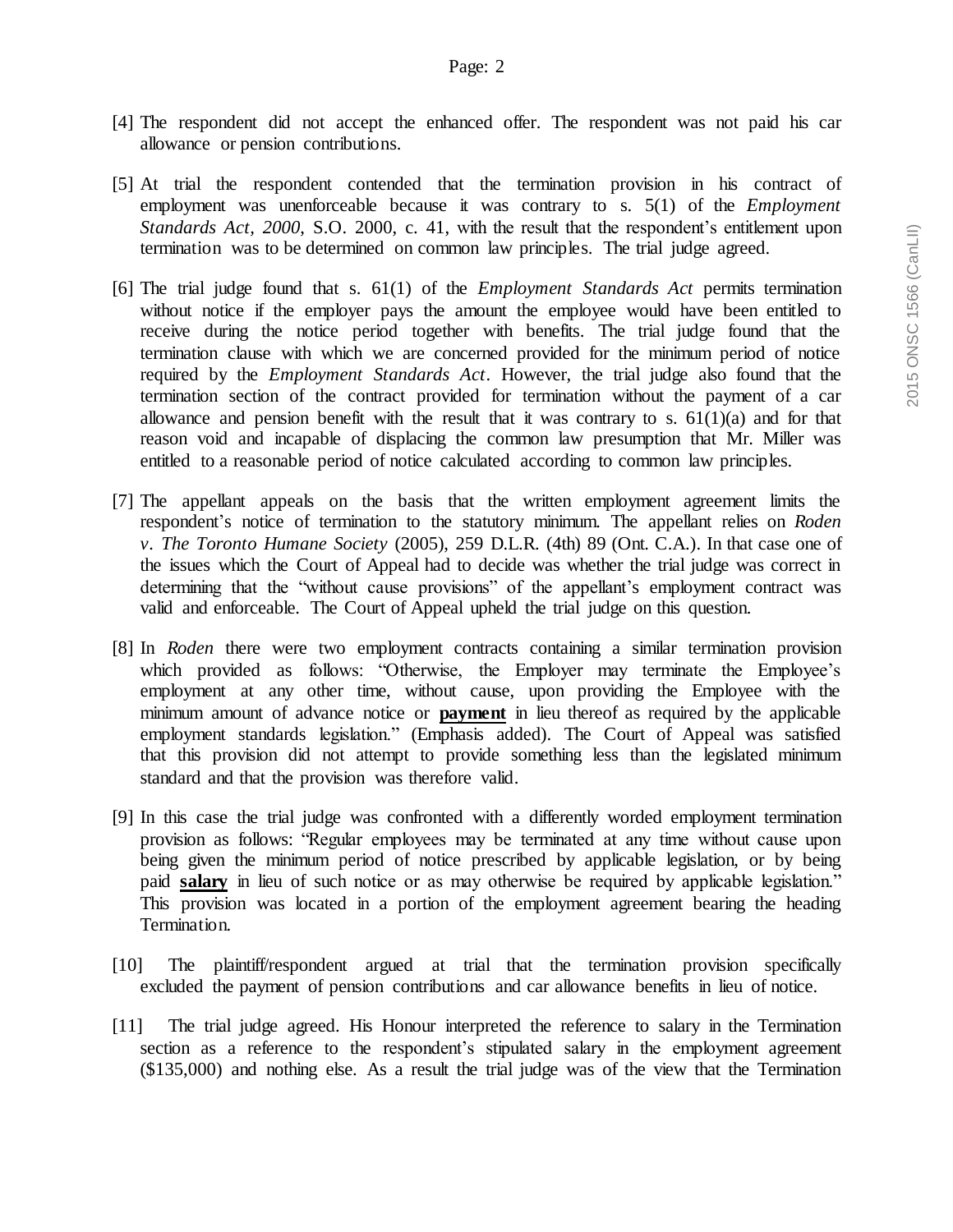provision excluded payment of pension and car allowance benefits and was therefore contrary to s. 61(1)(a) of the *Employment Standards Act* and therefore void pursuant to s. 5(1) of that Act.

- [12] It is obvious that the word **payment** is different than the word **salary**. The difference in wording is significant because the employment agreement with which we are concerned distinguishes salary, pension contributions and a car allowance. Under the heading Remuneration the employment agreement provides: "Your starting salary is CAD \$135,000… per annum payable biweekly… Salary increases are wholly within the discretion of A.B.M. Canada. In addition to salary A.B.M. Canada may from time to time pay additional amounts of compensation under a bonus, incentive, profit-sharing or other plan." In a separate paragraph in the Remuneration section the employment agreement provides: "A.B.M. Canada will equal your personal pension contributions up to a maximum of 6% of base salary." Under a separate heading entitled Fringe Benefits, the employment agreement provides for a car allowance.
- [13] The Termination section specifically references salary. The pension contribution is referred to separately from salary in the Remuneration section; it is part of the respondent's remuneration but not part of his salary. The car allowance is not referenced in the section referencing salary (i.e. the Remuneration section).
- [14] The *Roden* decision did not require the trial judge to come to a different conclusion. The fact that the trial judge was dealing with differently worded termination provisions sufficiently explains the fact that the *Roden* decision is not referred to in His Honour's reasons.
- [15] The appellant argued that the Employment Agreement's silence on paying benefits during the notice period should lead to a presumption that benefits would be paid. Apart from the fact that the trial judge found and we agree that the Employment Agreement was not silent and that the wording of the agreement provided that benefits were not to be paid during the notice period, the appellant's argument at best leads to the conclusion that the Termination section is ambiguous. The trial judge found that the contract of employment was drafted by the appellant. Therefore if there is an ambiguity in the Termination section it is to be interpreted unfavorably to the appellant: *Manulife Bank of Canada v. Conlin,* [1996] 3 S.C.R. 415, at paras. 8-9.
- [16] In addition, when dealing with a clause in an employment contract which was capable of more than one interpretation in *Ceccol v. Ontario Gymnastic Federation*, (2001), 55 O.R. (3d) 614, (C.A.), the Ontario Court of Appeal made the following observation at para. 47: "In an important line of cases in recent years, the Supreme Court of Canada has discussed, often with genuine eloquence, the role work plays in a person's life, the imbalance in many employer-employee relationships and the desirability of interpreting legislation and the common law to provide a measure of protection to vulnerable employees."
- [17] At para. 49 of the same decision the court made a further observation to the same effect: "In the present appeal, there are, as I have tried to demonstrate, two plausible interpretations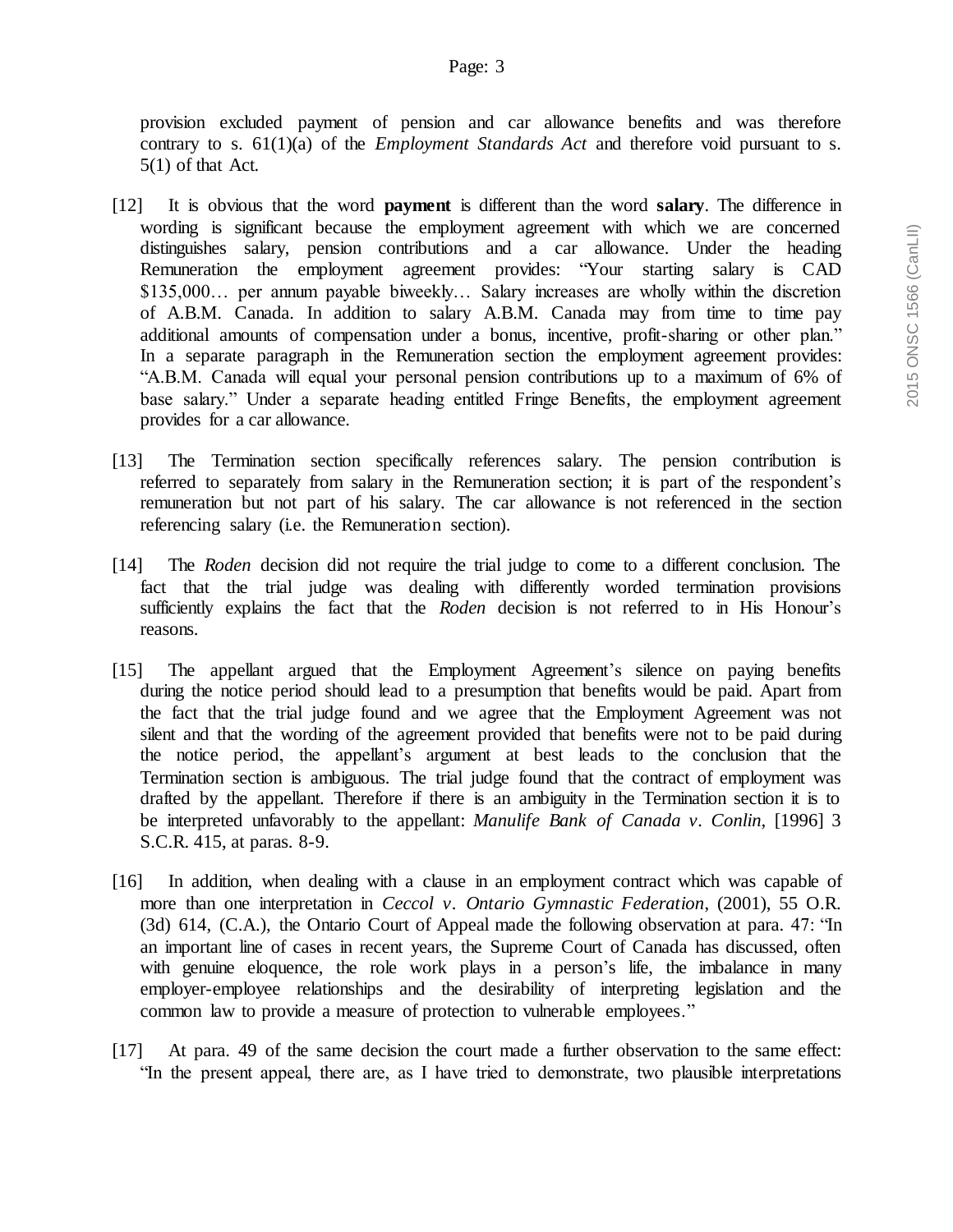of article 5.4 of the employment contract. One interpretation would remove the common law entitlement to reasonable notice; the other would preserve it. One interpretation would result in a termination provision which the Trial Judge described as especially stringent and onerous; the other would provide an employee with notice which at common law, both parties accept, is reasonable.… In my view, in each instance the second interpretation is preferable. It is also, in my view, consistent with the leading decisions of the Supreme Court of Canada in the employment law domain."

- [18] The appellant suggested that the standard of review was correctness because the appeal was exclusively about the interpretation of the employment agreement. The respondent submitted that the appeal involved issues of mixed law and fact and that as a result the trial judge's decision deserves deference unless it could be shown that the trial judge had made a palpable and overriding error. In the respondent's view there was no extractable question of law embedded within the interpretation of the contract which mandated the correctness standard.
- [19] We agree that the question of the application of the *Roden* decision to the contract with which we are concerned is a matter to be reviewed on the correctness standard. However, it is also our view that the trial judge was correct in concluding that the Termination section with which we are concerned does not referentially incorporate the minimum requirements set out in the *Employment Standards Act.*
- [20] Accordingly this appeal is dismissed. The parties have agreed that the successful party should receive a costs award in the amount of \$10,000 including disbursements and applicable taxes. We agree that this is a reasonable amount and accordingly the respondent is entitled to costs in the amount of \$10,000 inclusive of disbursements and applicable taxes.

MARROCCO A.C.J.S.C.

J.C. KENT J.

M.L. EDWARDS J.

**Released:** 20150319